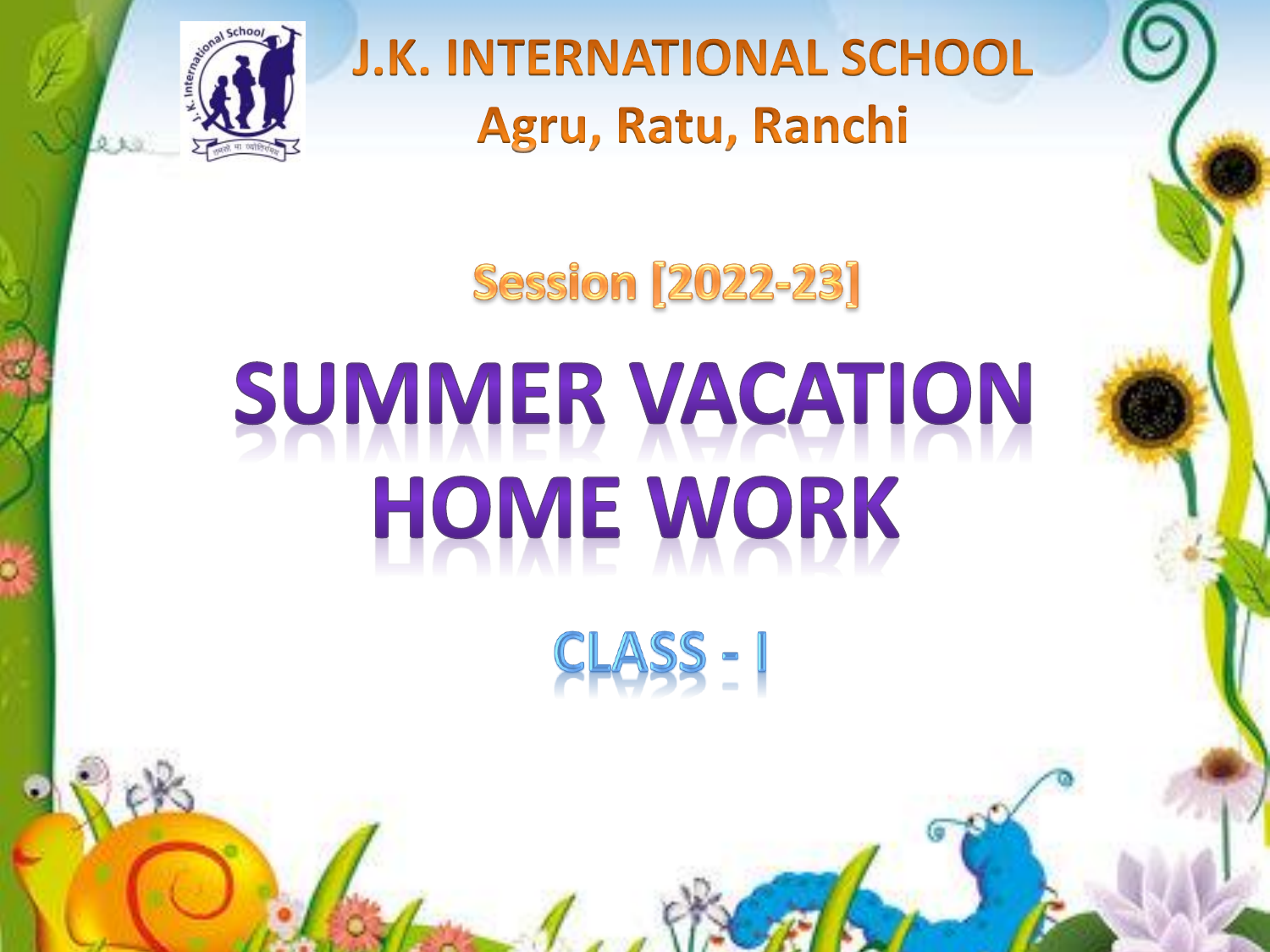## ENGLISH

English grammar complete and learn till page 21. English (MCB)

(i)Rewrite the questions answers of chapter 1 in copy. Activity- Page 65 (English MCB)

(ii)Collect pictures of animals at least 5 domestic and 5 wild animals .

(iii) Paste it on a sheet of chart paper write their names under each picture.

(iv) The poster will be presented in class.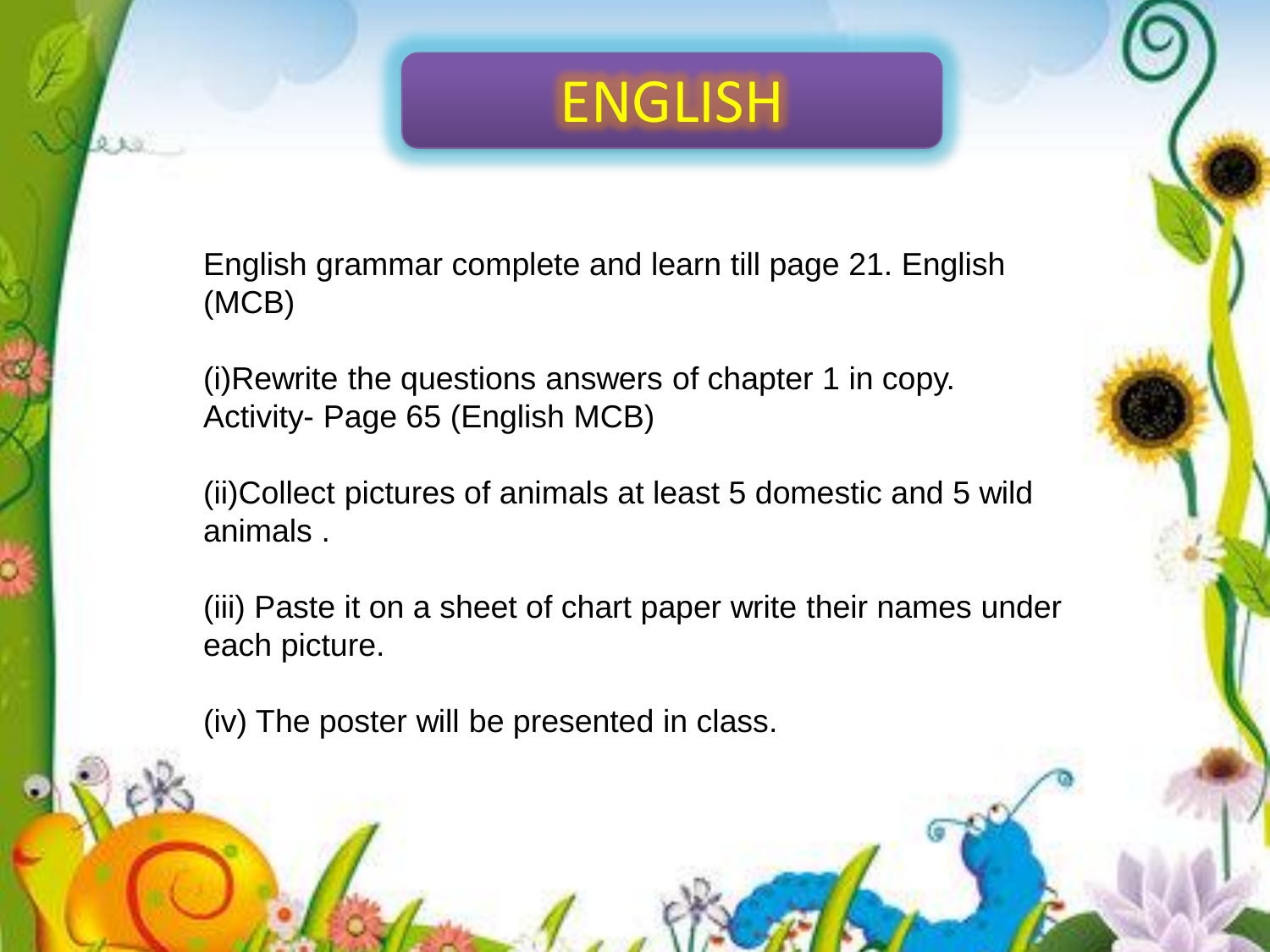

(a) Complete and learn chapter 1,2 and 3 book and notebook work.

(b) Do activity of page no. 15 Q2 in your book.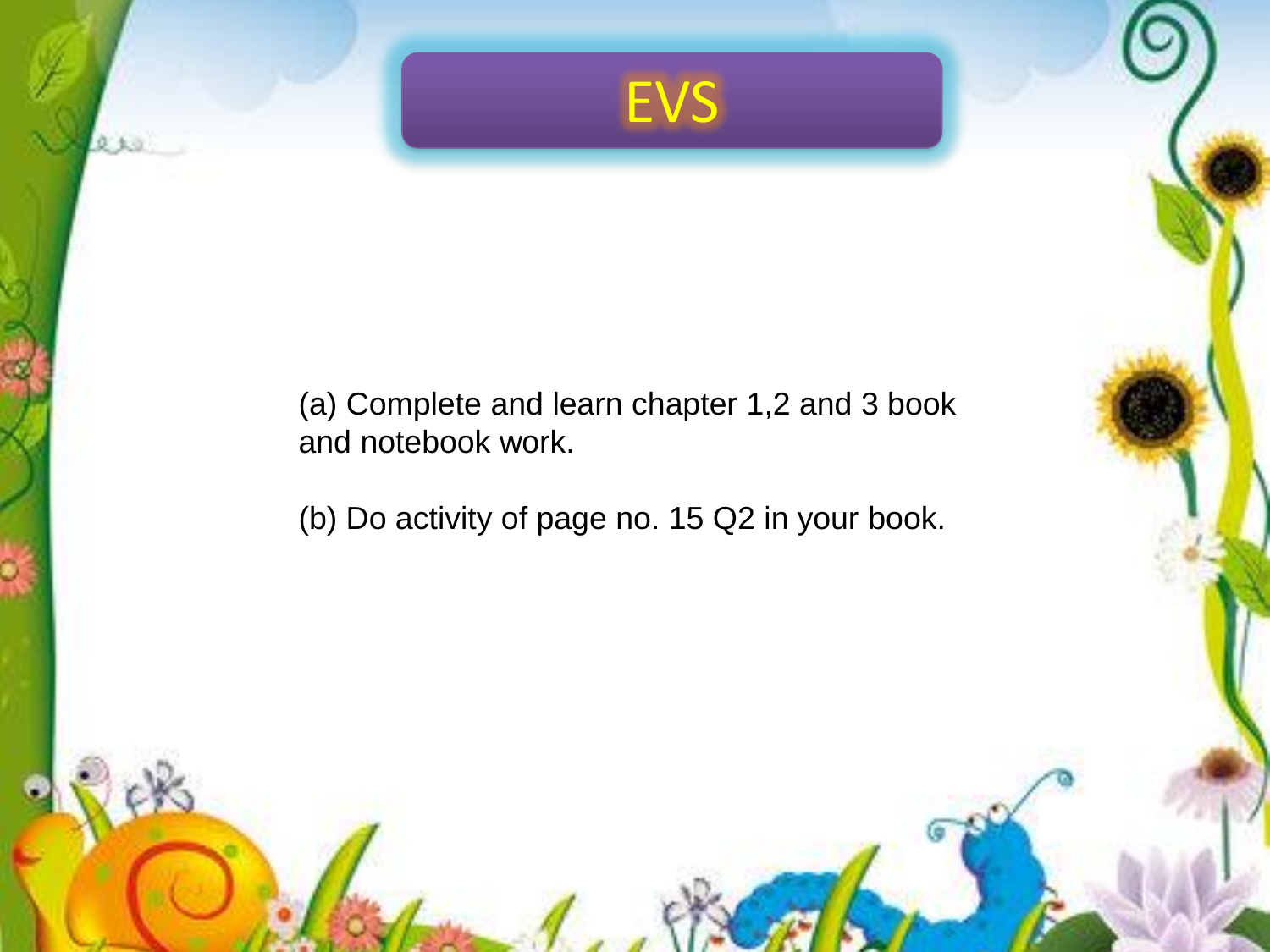## **COMPUTER**

(a) Take a coloured chest and paste the pictures of "parts of computer".

(b) Complete the worksheet on page No.-18.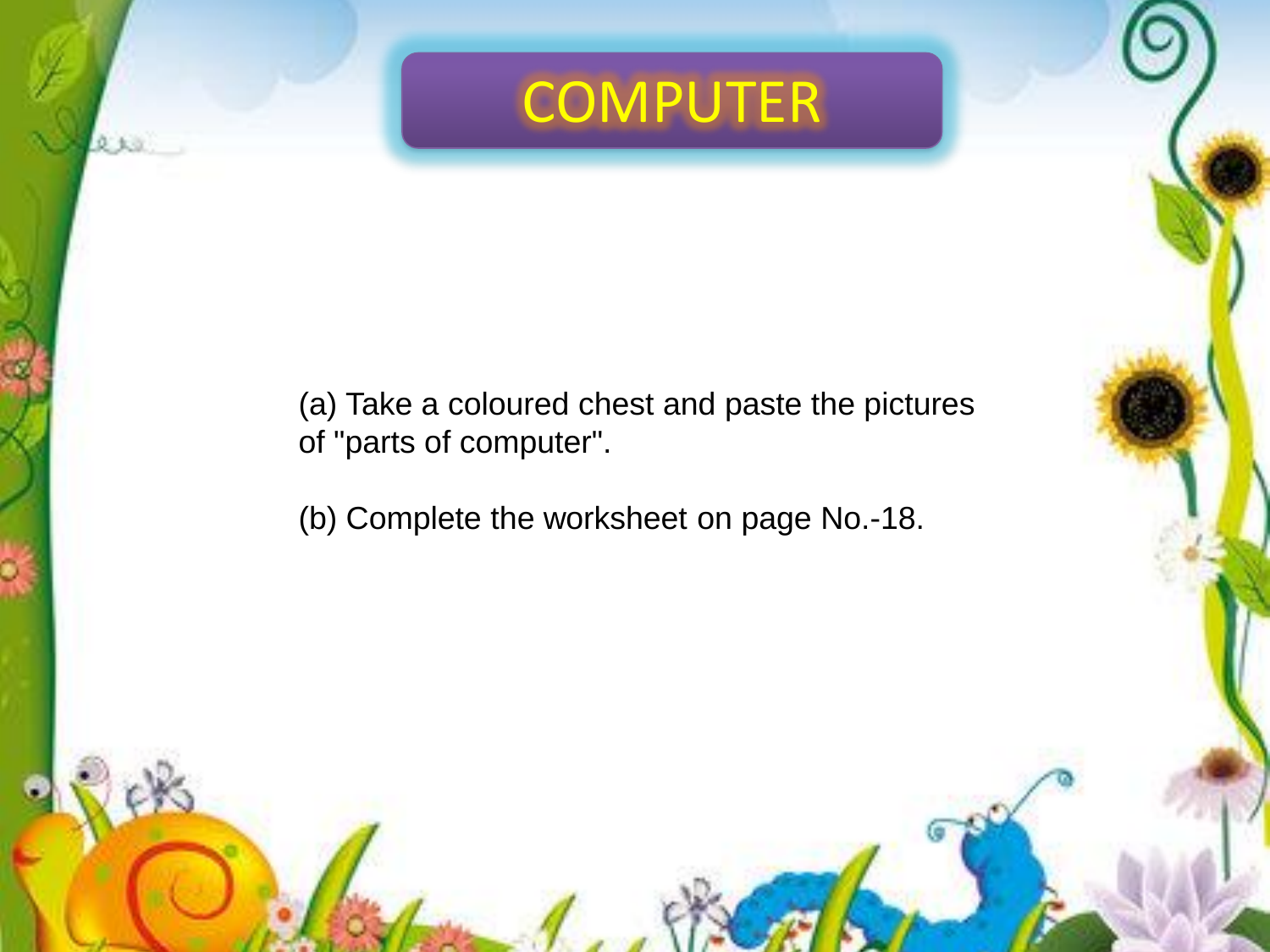

"सुहानी

(1) बिना मात्रा वाले शब्द लिखें (2) 'आ ' की मात्रा वाले शब्द (3) ' इ ' की मात्रा वाले शब्द (4) ' ई ' की मात्रा वाले शब्द  $(5)'$  उं ' की मात्रा वाले शब्द  $(6)'$  ' ऊ ' की मात्रा वाले शब्द (7) ' ए ' की मात्रा वालेशब्द

रचनात्मक - आइसक्रीम और पंखे का चित्र बनाएं व्याकरण

(1) भाषा - मौखिक भाषा के दो चित्र बनाएं लिखित भाषा के दो चित्र बनाएं"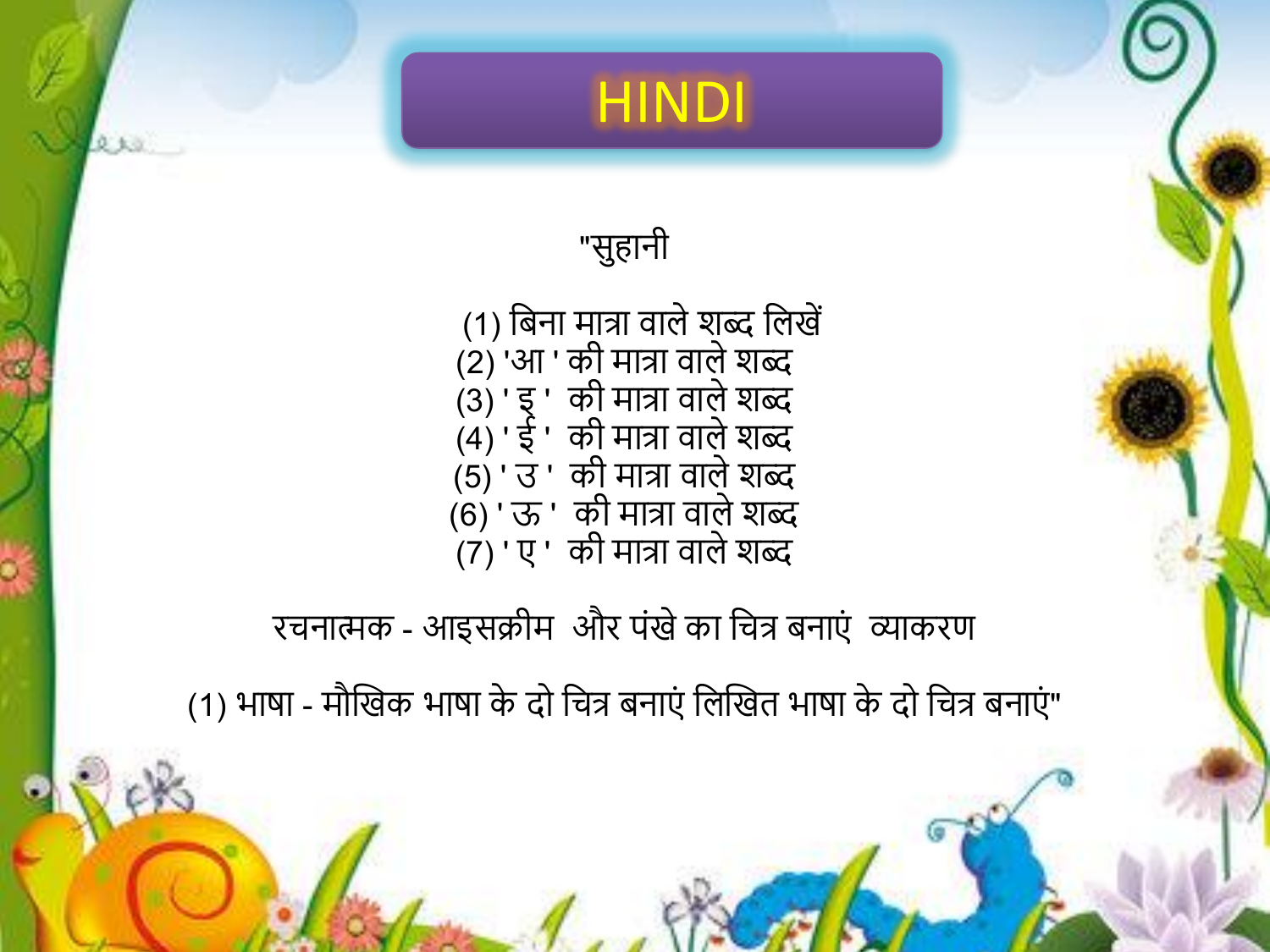

Q.1 Learn & Write Table of 1, 2, 3, 4 and 5.

Q.2 Make a Sunflower with colourful Chart Paper and Write the number and Number Name(1-10).

Example: